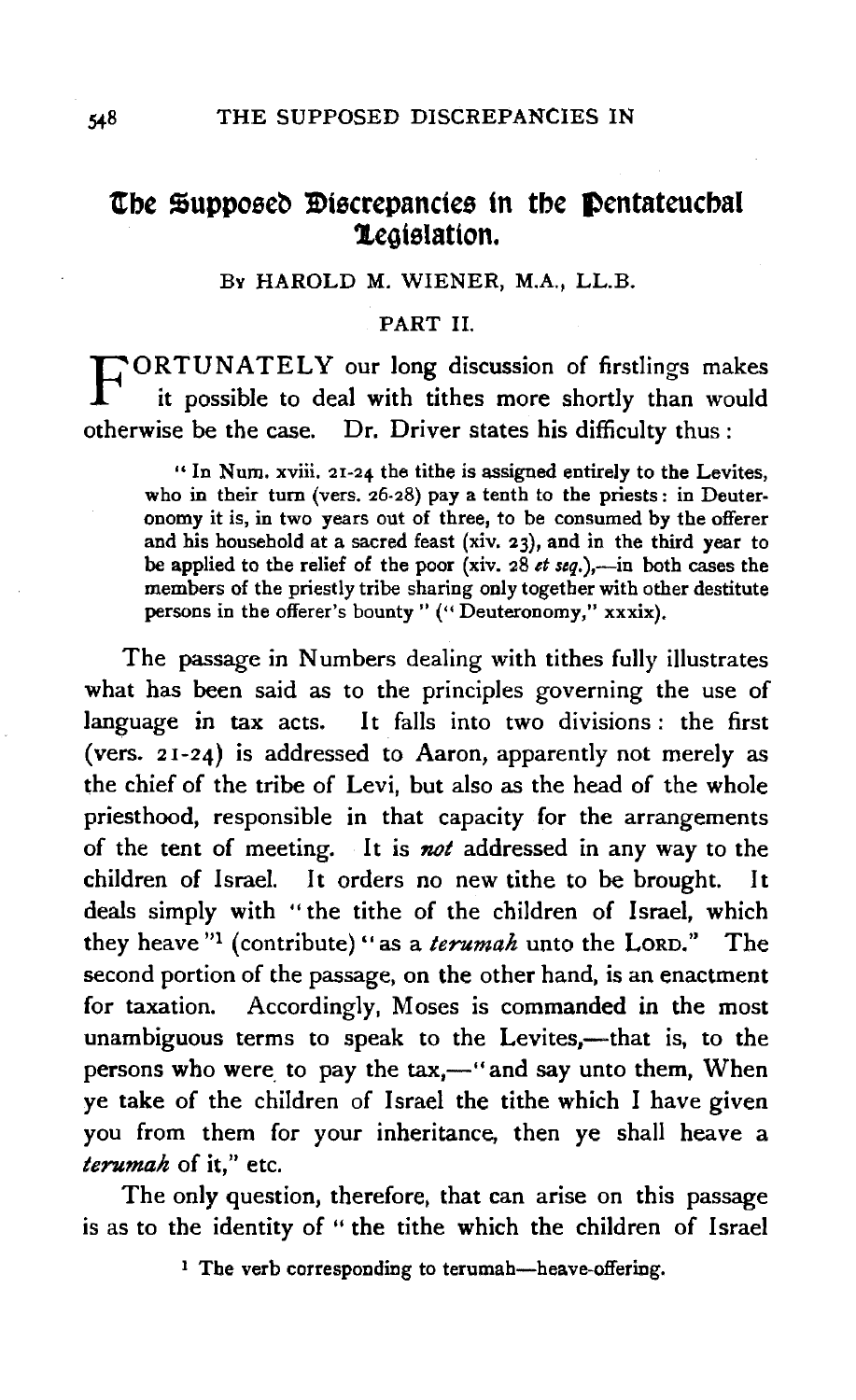heave." What did they "heave"? For that we must turn to Deuteronomy. There we find it laid down that vegetable produce was to be tithed. In two years out of three it was to be consumed by the peasant at the religious capital together with the firstlings. No rule appears to be laid down for the payment of the *terumah* in those cases, and, as there was no sacrifice involved, probably at most there would only be a mealoffering, which would go to the priest. But in the third year the destination of the tithe was different. It was then to go to the Levite, the stranger, the fatherless, and the widow. At first sight it might be thought that the mention of the stranger, etc., was in conflict with the provisions of Numbers, but closer examination of the latter shows that this is not so. The provisions in Numbers are *internal* to the Levitical tribe: they deal with the destination of the tithe when received, not with the amount payable. All " the tithe which the children of Israel heave" is to go to the Levites (subject to their again tithing it) ; but obviously the chapter does not profess to deal with those portions of the tithe which the children of Israel do not heave—*i.e.*, with portions given to the stranger, etc.<sup>1</sup>

The last of Dr. Driver's numbered paragraphs is concerned with the Passover sacrifice :

"In Exod. xii. 3-6 the paschal sacrifice is limited to a lamb: in Deut. xvi. 2 it may be either a sheep or an ox" ("Deuteronomy," xxxix).

<sup>&</sup>lt;sup>1</sup> It may be well to notice a point on the law of tithes which has troubled the critics. The tithe considered in the text was a vegetable tithe. Lev. xxvii. 32, 33 recognises an animal tithe. This means that tbe tithe animals were withdrawn from ordinary uses and sacrificed. The institution was clearly pre-Mosaic, for Jacob had promised to tithe "all that Thou shalt give me" (Gen. xxviii. 22), and his wealth and that of his immediate descendants consisted of animals. Hence the. slight mention of it in the Mosaic legislation in contrast with the emphasis laid on the vegetable tithe, which was a new enactment adapted to the agricultural state into which Israelitish society was to pass. The object of the Mosaic legislation was to secure obedience, and emphasis is therefore laid on new laws, but not on existing institutions. An interesting illustration of this is to be found in the case of New Moons. Their observance was clearly very ancient in Israel (I Sam. xx. 18, etc.), but for that very reason the Mosaic legislation merely treats them incidentally. It must be remembered that the Pentateuch *never*  codifies what may be called the existing common law.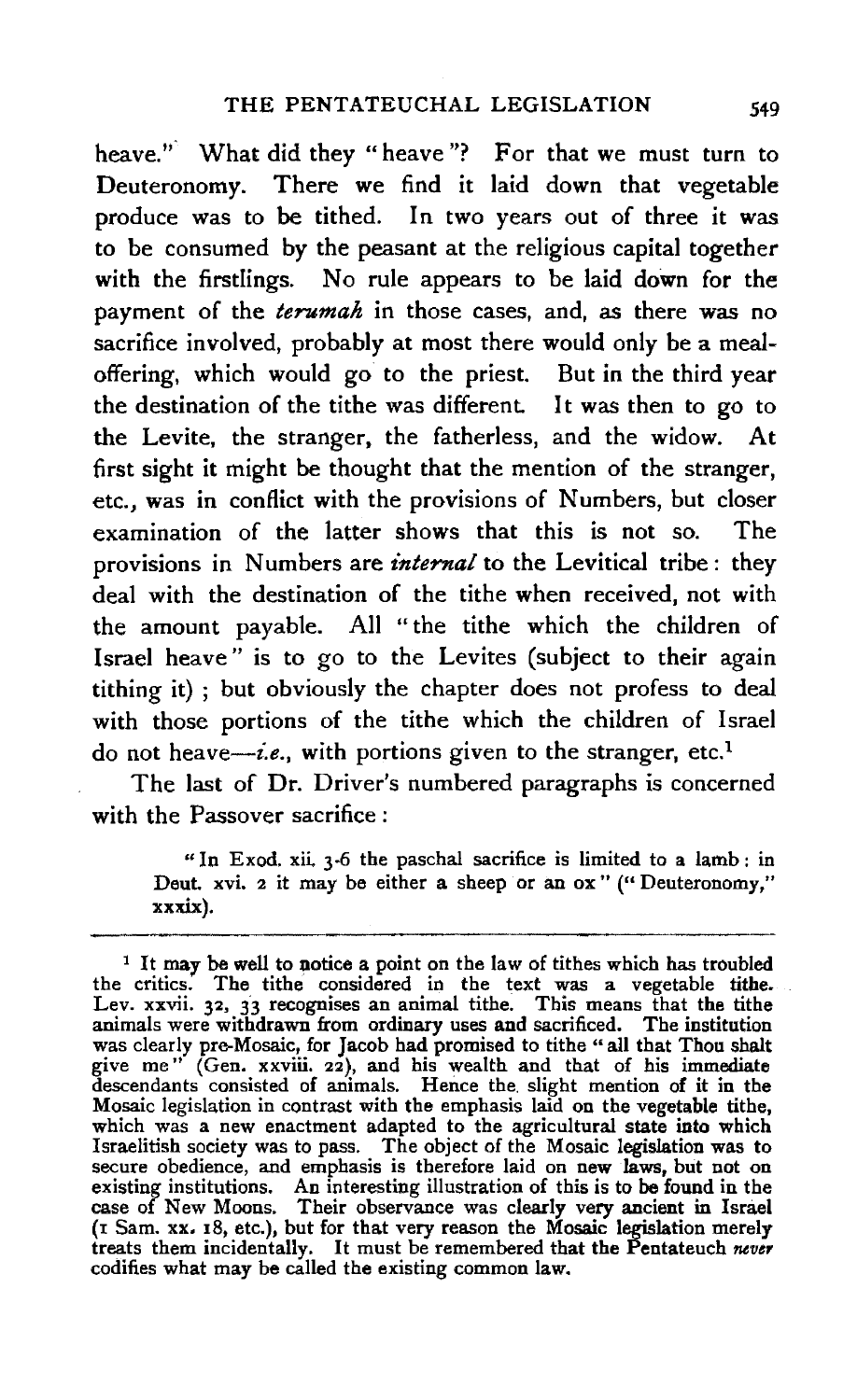It is only necessary to glance at Exodus to see that this argument is at best very weak ; for the command in question is given in *Egypt,* and it may therefore reasonably be supposed that it refers primarily to the Passover of the Exodus, and that Deuteronomy is an intentional extension of the law, rendered desirable by the fact that it was meant as a permanent enactment, and not as a rule to regulate one particular occasion. But if we go more closely into the matter, we find that no other explanation will fit the data.

1. The law of Exodus contemplates slaughter of the paschal lamb by every man at his own house, as is evident from the following verses :

"The whole assembly of the congregation of Israel shall kill it at even, and they shall take of the blood and put it on the two side-posts and on the lintel, and *upon the houses wherein they shall eat. it*  (Exod. xii. 6, 7)."

Clearly, there is here no room for a priest or a central sanctuary. We have in this passage an unmistakable command that every man should kill the lamb at his own house, and there dispose of blood and flesh. The provisions of Deuteronomy are quite different :

"And thou shalt sacrifice the passover unto the LORD thy God . . . in *the place which the LORD shall choose to cause His name to dwell there.*  $\ldots$ . *Thou mayest Mt sacrifice the passover within a#Y of tky gates,* which the LoRD thy God giveth thee: but *at the place which the LoRD thy God shall choose to cause His name to dwell in, there thou shalt sacrifice the passover* at even, at the going down of the sun, at the season that thou camest forth out of Egypt. And *thou shalt seethe and eat it in the place which the LoRD thy God shall choose: and thou shalt tum in the morning and go unto thy tents* (Deut. xvi. 2, 5-7)."

A comparison of these passages makes it wholly impossible that the ceremony enjoined by the Exodus law should be regarded as being performed at the religious centre. In the one case the Israelite is to kill the lamb in his house and eat it there ; in the other it is to be sacrificed and eaten " at the place which the LORD thy God shall choose." It cannot, therefore, fairly be said that the Exodus law is designed for use in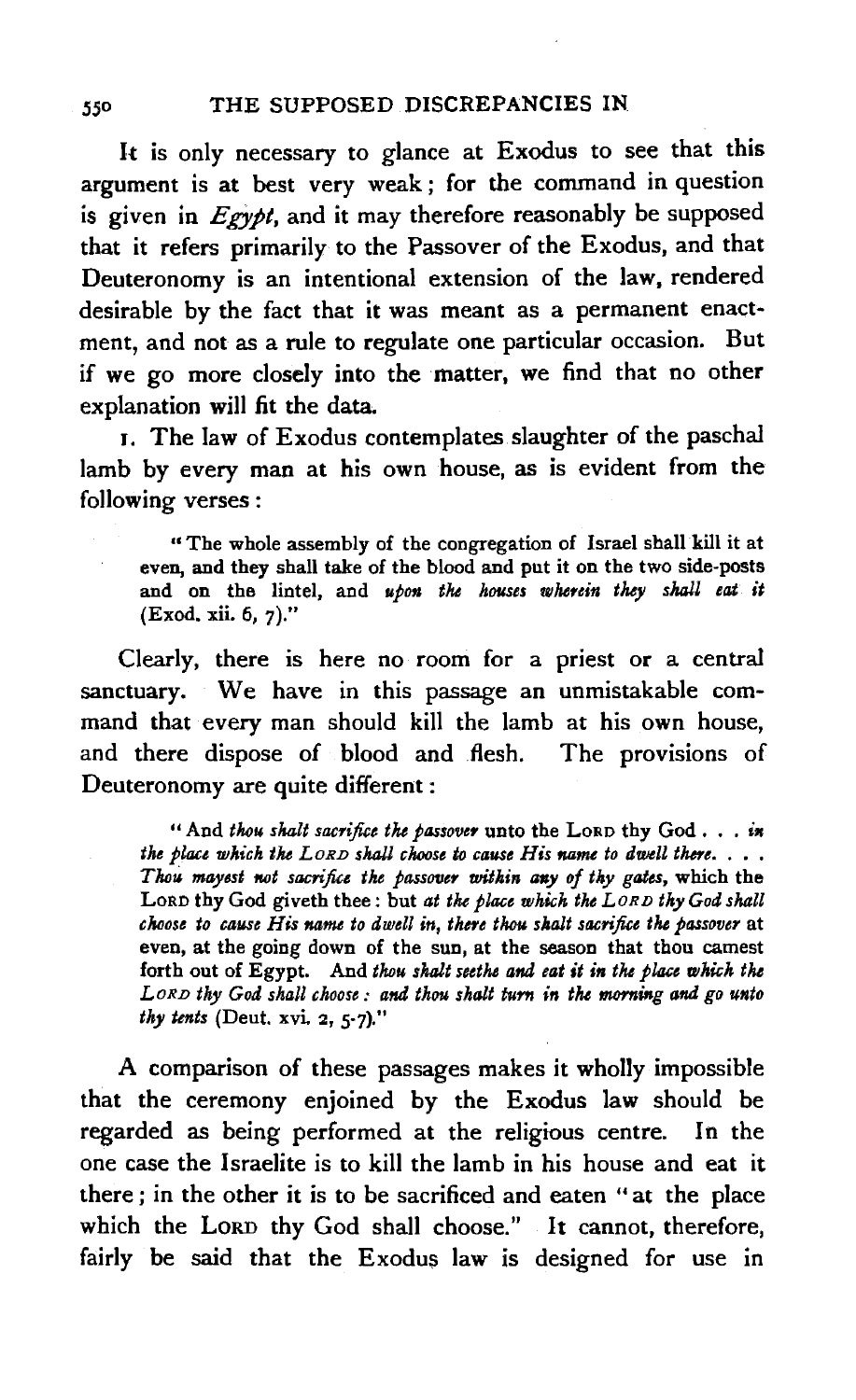Jerusalem,<sup>1</sup> though it might perhaps be held that Deuteronomy contemplates the sacrifice as taking place at each man's temporary residence in Jerusalem, and not necessarily at the Temple.

2. There is another passage in P which is hopelessly at variance with the idea that the Passover might be killed and eaten at home on the anniversary of the deliverance from Egypt. In Num. ix. 6 *et seqq.* we are told of the case of " certain men, who were unclean by the dead body of a man, so that they could not keep the passover on that day." These men said to Moses, " Wherefore are we kept back, that we may not *bring near the corban* of the LoRD in its appointed season *among* the children of Israel?" (v. 7). Now "bring near " and " corban " are both technical terms denoting use of the religious centre, and could not be used of domestic slaughter or sacrifice. Thus this passage proves that P, like D, recognises the rite as one that involved attendance at the religious centre, not as an act that could be performed at  $home<sub>2</sub>$ 

It must, therefore, be admitted that the passage in Exodus refers only to the Passover in Egypt, $3$  and is perfectly consistent with Deuteronomy.

Dr. Driver also refers to his note on xvi.  $7$ , "and thou shalt boil," as instancing a further contradiction. He says that the Hebrew word used

·u means regularly to *boil* (xiv. 21 ; 1 Sam. ii. 13, 15, etc.), hence it is difficult to feel assured that it can be fairly translated otherwise here; and it is in any case remarkable that the term employed in Deuteronomy is the one which is used in  $P$  (Exod. xii. 9) to denote

<sup>3</sup> It is important to recognise that it thus affords clear evidence of Mosaic date. Nobody, it is obvious, would forge laws for use in Egypt centuries after the Exodus.

<sup>&</sup>lt;sup>1</sup> Fully to appreciate the force of this argument we must remember that, according to the higher critics, P, the writer to whom Exod. xii. 6, 7 is assigned, assumes centralization of worship.

assigned, assumes centralization of worship.<br><sup>2</sup> It is worth noting that on the critical hypothesis P in this passage of Numbers contradicts P in Exodus, for Exod. xii. 46 (P, supported by verses 21-27, mainly J, but partly P) clearly contemplates a domestic ceremony. We found a similar antinomy in the priestly document (as interpreted by the critics) when we were considering firstlings.<br><sup>3</sup> It is important to recognise that it thus affords clear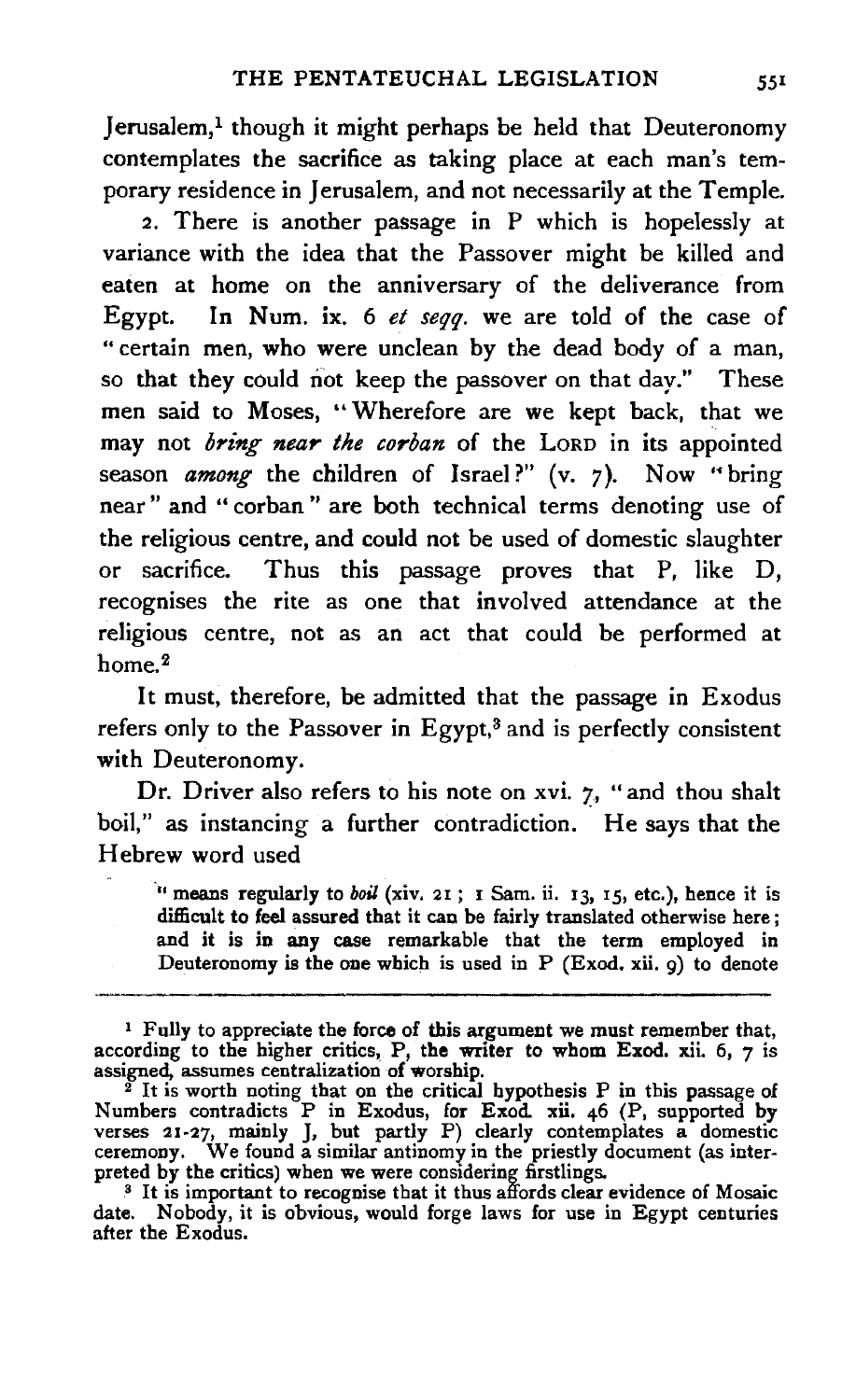the process that is not to be applied to the paschal sacrifice ("eat not of it raw, or boiled *in water,* but roast with fire") ("Deuteronomy," pp. 193, 194).

It has already been pointed out that Exodus deals with a domestic meal in Egypt, while Deuteronomy commands a sacrifice at the religious centre of Israel. It is, therefore, not at all remarkable that the form of dressing meat, which, as we learn from Dr. Driver's references to Samuel, was usual in sacrifices at the religious centre, should be commanded in the latter case, while expressly prohibited for the domestic ceremony.

On pp. xliii, xliv Dr. Driver argues that the law respecting the place of sacrifice in chapter xii. must be post-Mosaic.1 Unlike most of his fellow-critics, he has succeeded in realizing that " the house of the LoRD " was not identical with an altar of earth or stones (p. 137). Perhaps it is not too much to hope that he will some day cap this notable achievement by recognising that the converse proposition is also true, and that an altar of earth or stones is not a house ; but for the present the influence of the Wellhausen School is still strong upon him. When he comes to the law of slavery, he cannot quite resist the spell which compels the members of that school to engage in the unique pastime of pinning a slave's ear to the door or door-post of an altar, mis-called a sanctuary. Thus, he writes:

" In Exod. xxi. 6 the slave is to be brought 'unto God,'  $i.e.$ to the sanctuary at which judgment is administered, and then led (probably by the judge) to the door or door-post (whether of the sanctuary, or of his master's house, is not clearly expressed), where the ceremony symbolizing his perpetual servitude is performed by his master" ("Deuteronomy," p. 184).

I have dealt with this at length elsewhere,<sup>2</sup> but it is interesting to trace the effect that the Wellhausen theory has had in this instance. It is wholly untrue that judgment was administered at the "sanctuary." In point of fact it was administered

<sup>1</sup> See an article by the present writer in the CHURCHMAN for December, 1905, entitled "The Jewish Attitude towards the Higher Criticism," in which this subject is discussed in detail. 2 "Studies in Biblical Law," pp. *25-27.*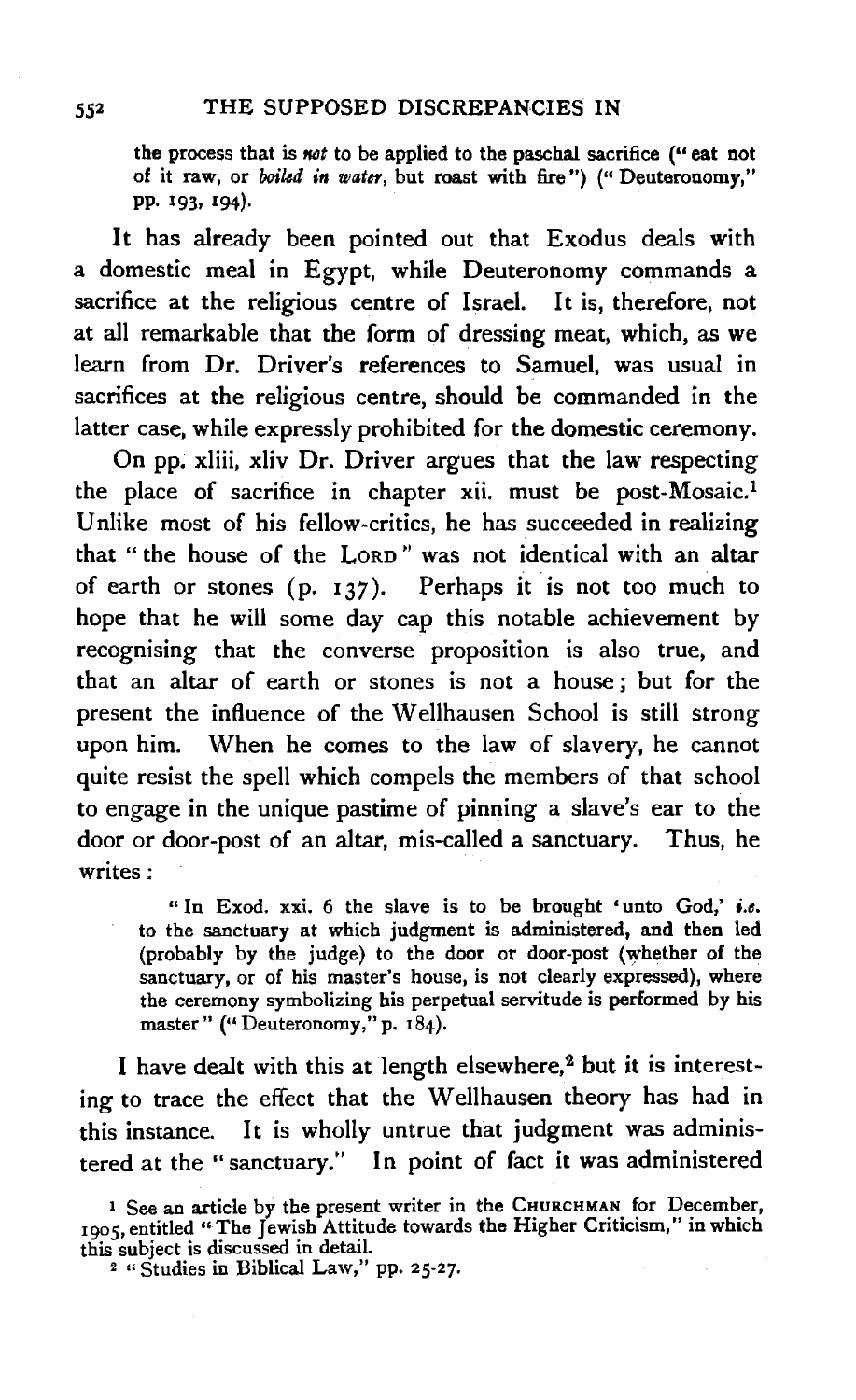at the gate. The sanctuary, being an *altar* (Exod. xx. 24), could have neither door nor door-post, and there is no word about the master's house. It is thus perfectly true that there is no clear expression indicating either door or door-post. Obviously, the door or door-post, when mentioned in connection with the administration of justice, would, to every contemporary Israelite, mean the door or door-post of the gate. Consequently, it is scarcely ground for surprise that neither the sanctuary nor the master's house is clearly expressed.<sup>1</sup>

We must attribute to the same pernicious influence the patent contradiction between the exegetical note on pp. 145, 146 and the philological note on the former of those two pages. In the exegetical note we are. told that

" by ancient custom in Israel, slaughter and sacrifice were identical *(cf.* phil. note, below) : the flesh of domestic animals, such as the ox, the sheep, and the goat was not eaten habitually; when it was eaten, the slaughter of the animal was a sacrificial act, and its flesh could not be lawfully partaken of, unless the fat and blood were presented at an altar. . . . So long as local altars were legal in Canaan (Exod. xx. 24), domestic animals slain for food in the country districts could be presented at one of them : with the limitation of all sacrifice to a central sanctuary, the old rule had necessarily to be relaxed; a distinction had to be drawn between slaughtering for food and slaughtering for sacrifice ; the former was permitted freely in all places . . . the latter was prohibited, except at the one sanctuary."

All this is in a note on Deut. xii. 15, 16 : "Notwithstanding thou mayest kill and eat flesh within all thy gates," etc. But in the philological note on the word translated " kill" Dr. Driver says:

"The context shows that it . . . denotes *to slaughter* simply." So v. 21; I Sam. xxviii. 24; I Kings xix. 21.

But if it simply means " to slaughter" in Samuel and Kings, -that is, in the days of Saul and Elisha, --- there is an end of the theory that Deuteronomy in the days of Manasseh or Josiah

<sup>&</sup>lt;sup>1</sup> Justice was not administered by a single judge, as Dr. Driver must know when not under the influence of the W ellhausen theory. It is not apparent whether he would be of opinion that one of the judges was to lead the slave to the door.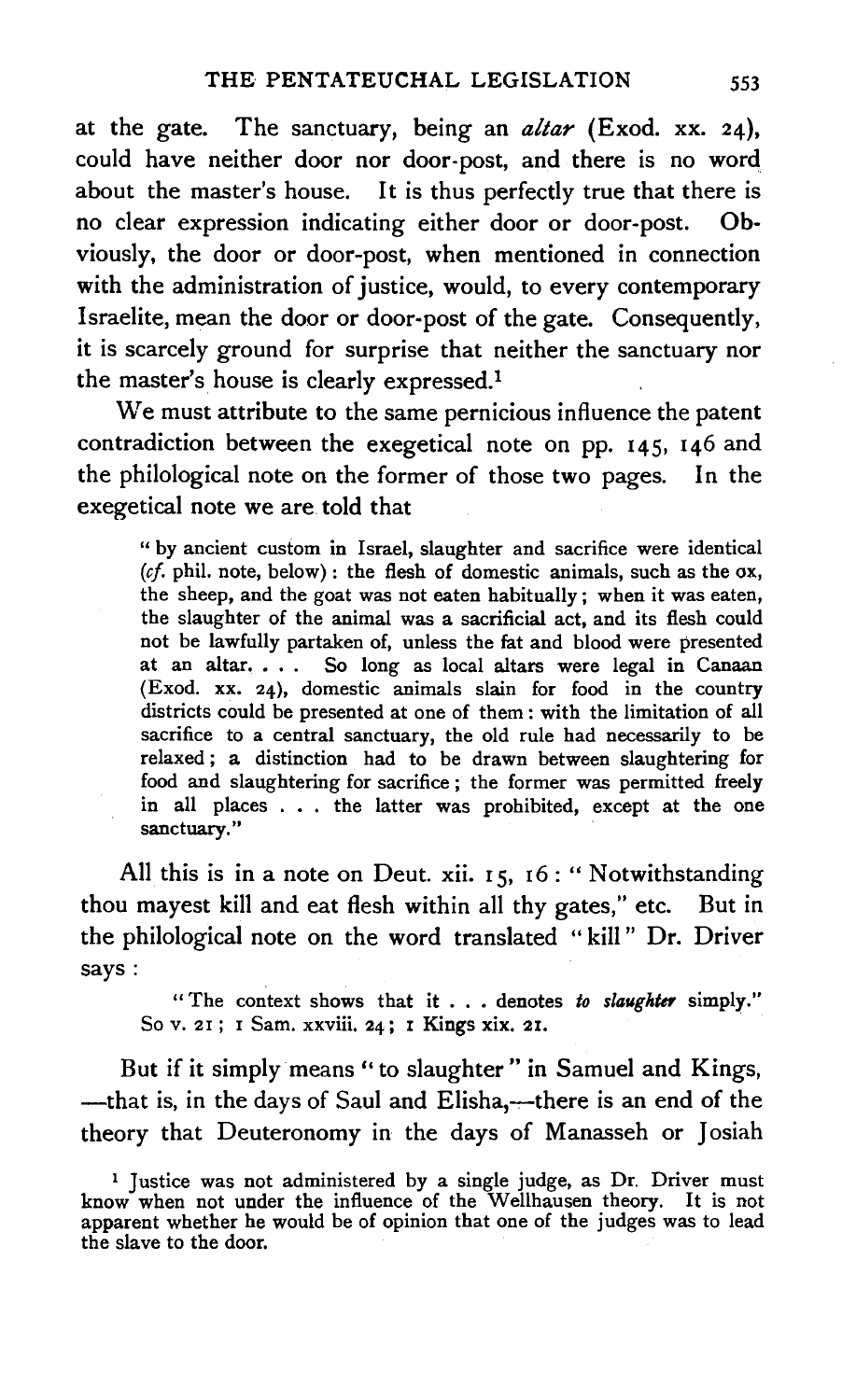"relaxed" the "old rule" by which "flesh could not be lawfully partaken of, unless the fat and blood were first presented at an altar."

Dr. Driver's theories about " sanctuaries " present some interesting instances of critical methods. He asserts that chapter xii. orders all sacrifices and offerings to be brought to the religious capital. Therefore, any sacrifices not so ordered to be brought in chapter xii.-as, for instance, animal tithes and meal-offerings did not exist in the time of Deuteronomy. Yet we find meal-offerings mentioned long before the date to which Dr. Driver assigns Deuteronomy-e.g., in Amos.

Again, according to the critics, Deuteronomy only recognises a single altar. Therefore, if Deuteronomy recognises a plurality of altars-as it in fact does in xvi. 21,  $22$ --the passage "may be borrowed from an earlier statute-book" (p. 203). Dr. Driver has, of course, been misled into identifying altars of earth or unhewn stones erected to the Lord with local heathenish sanctuaries, and then saying that " in Deuteronomy they are formally declared illegal, legitimate sacrifice being expressly restricted to the single sanctuary " (p. I 38). Yet there is not a word in Deuteronomy directed against legitimate altars of the Lord, and, as we have just seen, they were recognised in a passage which "may be borrowed from an earlier statute-book," but which, in Dr. Driver's opinion, "presupposes by its wording the law of Exod. xx. 24" (p. 203). The latter law must, therefore, have been in force at the time. Thus, not merely does the Deuteronomist never prohibit lawful altars, but on Dr. Driver's own showing he actually negatives the idea of any such prohibition being intended by presupposing their existence and issuing a command for their regulation.

NOTE ON THE FAILURE OF THE HIGHER CRITICS TO DETECT THE LEGAL EFFECTs op HoLINESS ON ANIMALS.

One of the minor causes of the difficulties experienced in understanding the legislation of the Pentateuch is undoubtedly to be found in tbe use of technical terms of which the meaning is very imperfectly understood. It is true that attempts have been made to